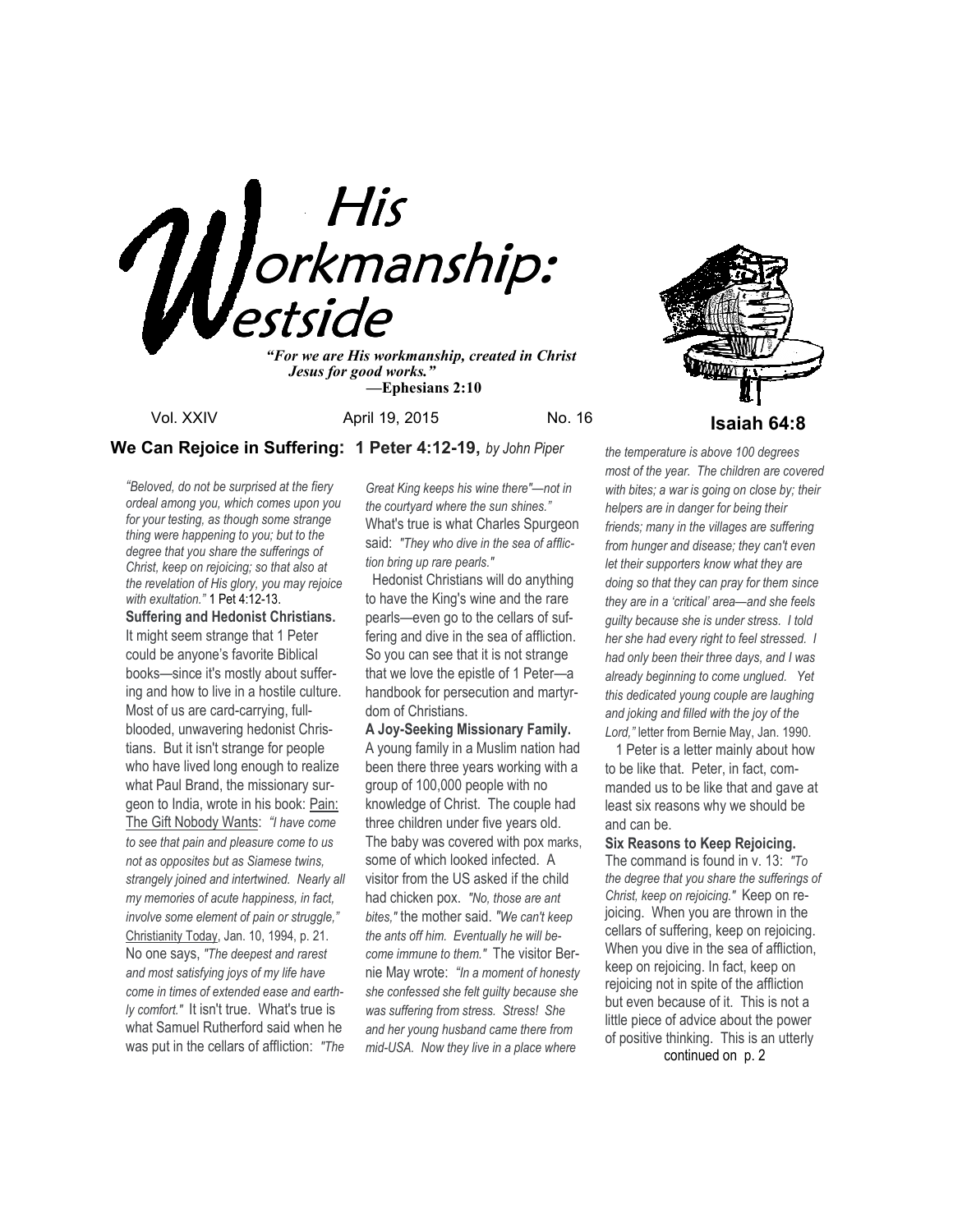# **"Count It All Joy" When You Suffer,** *from p. 1*

radical, abnormal, supernatural way to respond to suffering. It is not in our power. It is not for the sake of our honor. It is the way spiritual aliens and exiles live on the earth for the glory of the great King. *"Count it all joy when you meet various trials,"* Jas 1:2, is foolish advice, except for one thing—God. Peter gives six reasons why we can *"keep rejoicing"* when the suffering comes. They all relate to God.

**1. Not a Surprise but a Plan.** Keep on rejoicing because the suffering is not a surprise but a plan. *"Beloved, do not be surprised at the fiery ordeal among you, which comes upon you for your testing, as though some strange thing were happening to you,"* v. 12. It isn't strange. It isn't absurd. It isn't meaningless. It is purposeful. It is for your testing. *"Let those also who suffer according to the will of God entrust their souls to a faithful Creator,"* v. 19. *"According to God's will."* Suffering is not outside the will of God. It is in God's will. This is true even when Satan may be the immediate cause. God is sovereign over all things, including our suffering, and including Satan.

 But why? For what purpose? Compare vs. 12 and 17. Your fiery ordeal comes *"for your testing."* God's judgment is moving through the earth. *"For it is time for judgment to begin with the household of God; and if it begins with us first, what will be the outcome for those who do not obey the gospel of God?"* v. 17. The point is judgment. The church does not escape. When the fire of judgment burns the church, it is a testing, proving, purifying fire. When it burns the world, it either awakens or destroys.

 *"And if it is with difficulty that the righteous is saved, what will become of the godless man and the sinner?"* v. 18. Believers

pass through the testing fire of God's judgment—not because He hates us, but because He loves us and wills our purity. God hates sin so much and loves His children so much that He will spare us no pain to rid us of what He hates. So reason number one is that suffering is not surprising; it is planned. It is a testing. It is purifying fire. It proves and strengthens real faith, and it consumes "performance faith."

 Alexander Solzhenitsyn had long been impressed with the patience and longsuffering of Russian believers. One night in prison in Siberia Boris Kornfeld, a Jewish doctor, sat up with Solzhenitsyn and told him the story of his conversion to Christ. That same night Kornfeld was clubbed to death. Solzhenitsyn said that Kornfeld's last words *"lay upon me as an inheritance… It was only when I lay there on rotting prison straw that I sensed within myself the first stirrings of good… Bless you, prison, for having been my life."* We have strong hope that the sufferings of our own day will bring purity and life to many. Suffering is not surprising; it is purposeful. **2. Evidence of Union with Christ.**  Keep on rejoicing because your suffering as a Christian is an evidence of your union with Christ. *"But to the degree that you share the sufferings of Christ, keep on rejoicing,"* v. 13. In other words, your sufferings are not merely your own. They are also Christ's. This is cause for rejoicing because it means you are united to Christ. Joseph Tson, a Romanian pastor who stood up to Ceausescu's persecution of Christians, wrote, *"This union with Christ is the most beautiful subject in the Christian [sic] life. It means that I am not a lone fighter here: I am an extension of Jesus Christ. When I was beaten in Romania, He suffered in my body. It is not my suffering: I only had the* 

*honor to share His sufferings,"* "A Theology of Martyrdom," undated paper. Keep on rejoicing, because your sufferings as a Christian are not merely yours but Christ's and they give evidence of your union with Him.

**3. A Means to Attaining Greater Joy in Glory.** Keep on rejoicing because this joy will strengthen your assurance that when Christ comes in glory, you will rejoice forever with Him. *"[As you share the sufferings of Christ] keep on rejoicing; so that also at the revelation of His glory, you may rejoice with exultation,"* v. 13. Notice: keep on rejoicing now, so that you may rejoice then. Our joy now through suffering is the means of attaining our joy then, a thousand-fold in glory.

 First there is suffering, then there is glory. *"The Spirit predicted the sufferings of Christ and the glory to follow,"* 1 Pet 1:11, cf. 5:1. Paul said, *"If we suffer with him we will be glorified with him,"* Rm 8:17; cf. Phil 3:10. First the suffering, and then the glory—both for Jesus and for those who are united to Him. If we become embittered at life and the pain it deals us, we are not preparing to rejoice at the revelation of Christ's glory. Keep on rejoicing now in suffering in order that you might rejoice with exultation at the revelation of His glory. **4. The Spirit of Glory and of God Resting on You.** Keep on rejoicing in suffering because then the Spirit of glory and of God rest upon you. *"If you are reviled for the name of Christ, you are blessed, because the Spirit of glory and of God rests upon you,"* v. 14. This means that in the hour of greatest trial there is a great consolation. In great suffering on earth there is great support from heaven. We may think now that we will not be able to bear it. But if we are Christ's, we will be able to bear it, because He will come to us and rest continued on p. 3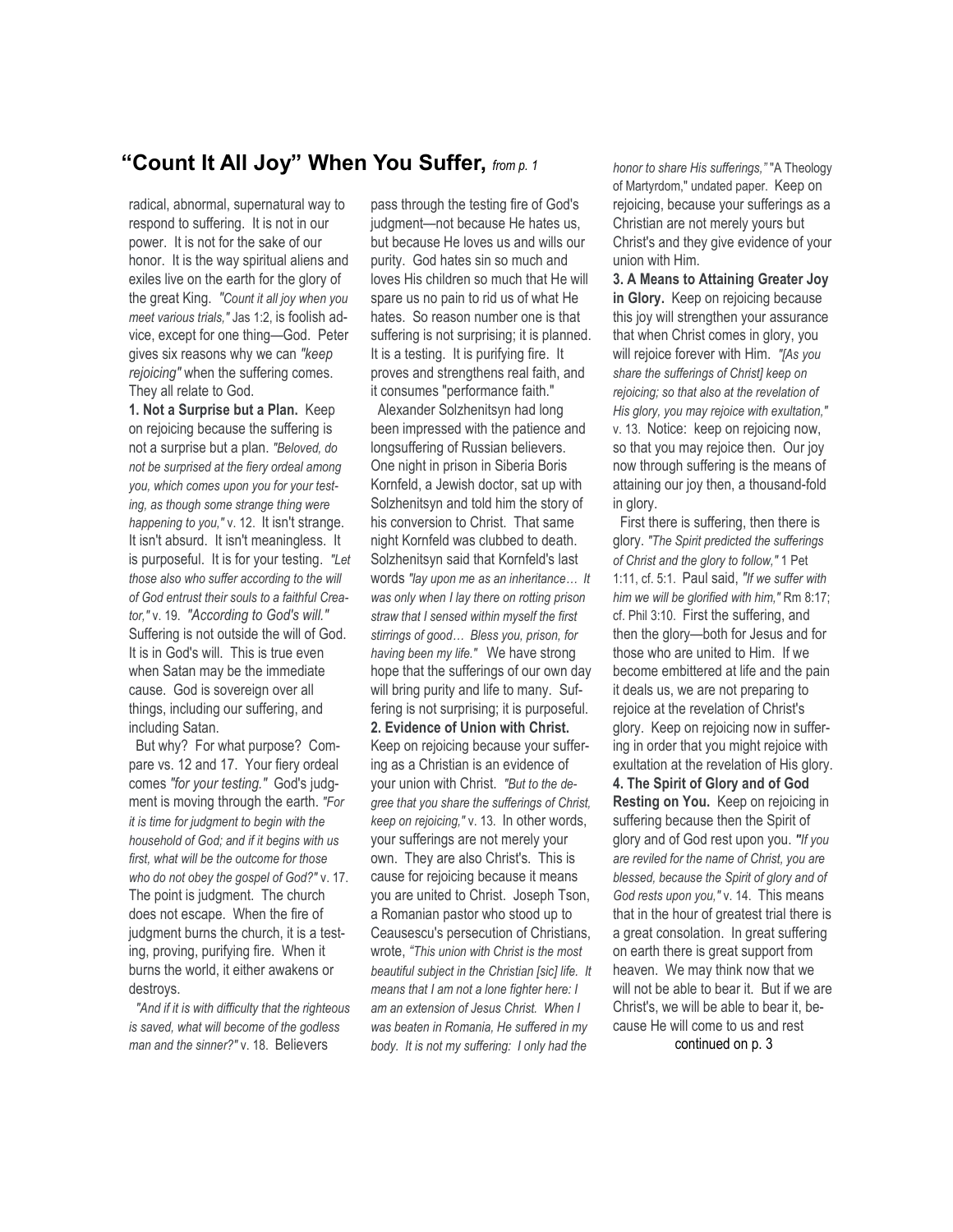

**in 2015** "Create in me a clean heart, O God, and renew a steadfast spirit within me." —Ps 51:10

**Joy in Suffering***, from p. 2*  upon us. As Rutherford said, *"The Great King keeps his finest wine in the cellar of affliction. He does not bring it out to serve with chips and on sunny afternoons. He keeps it for extremities."* If you say, "What is this?"—the Spirit of glory and of God resting on me in suffering—the answer is simply this: you will find out when you need it. The Spirit will reveal enough of glory and enough of God to satisfy your soul, and carry you through. Seek to be holy; seek to bring truth; seek to bear witness; and do not turn aside from risk. Sooner or later you will experience the Spirit of glory and of God resting upon you in suffering. **5. Glorifying God.** Keep on rejoicing in suffering because this glorifies God. *"If anyone suffers as a Christian, let him not feel ashamed, but in that name let him glorify God,"* v. 16. Glorifying God means showing by your actions and attitudes that God is glorious to you that he is valuable, precious, desirable, satisfying. The greatest way to show that someone satisfies your heart is to keep on rejoicing in him when all other supports for your satisfaction are falling away. When you keep rejoicing in God in the midst of suffering, it shows that God, and not other things, is the great source of your joy.

 Paul Brand, the missionary surgeon to India, told the story of his mother who preceded him as a missionary in India and who did something that

# Discipleship Here At Home

symbolizes a life devoted through suffering to the glory of God and not self. Dr. Brand wrote, *"For Mother, pain was a frequent companion, as was sacrifice. I say it kindly and in love, but in old age, Mother had little of physical beauty left in her. The rugged conditions, combined with the crippling falls and her battles with typhoid, dysentery, and malaria, had made her a thin, hunchedover old woman. Years of exposure to wind and sun had toughened her facial skin into leather and furrowed it with wrinkles as deep and extensive as any I have seen on a human face… Mother knew that as well as anyone—for the last 20 years of her life she refused to keep a mirror in her house," Christianity Today*, Jan. 10, 1994, p. 23. Twenty years of ministry without a mirror. Get it? The Word was her mirror. God was the light and the glory of her life.

**6. God's Faithfulness to Care for Your Soul.** Finally, keep on rejoicing because your Creator is faithful to care for your soul. *"Therefore, let those also who suffer according to the will of God entrust their souls to a faithful Creator in doing what is right,"* v.

19. The degrees of suffering and the forms of affliction will differ for every one of us. But one thing we will all have in common till Jesus comes: we will all die. We will come to that awesome moment of reckoning. If you have time, you will see your whole life played before you as you ponder if it has been well-spent. You will tremble at the unspeakable reality that in just moments you will face God. Then the destiny of your soul will be irrevocable. Will you rejoice in that hour? You will if you entrust your soul to a faithful Creator. He created your soul for His glory. He is faithful to that glory and to all who love it and live for it. Now is the time to show where your treasure is—in heaven or on earth. Now is the time to shine with the glory of God. Trust Him. And keep on rejoicing.

**PRAY FOR healing, protection, help** \* **Judy Strand—recovering from heart valve** surgery at home

\***Kaylee Chavez**—age 10, PRAISE—spinal fluid no cancer cells; MRI clear; treatment continues **Rod Green**—recovering from severed thumb \* **Ed Fink**—prostate cancer; treatment for brain tumors **Pat Wilkes**—surgery recovery for torn shoulder tendon

tenaon<br>·**Bill Dennis**—home following rehab on infected knee drainage; pseudo-gout

\* **Pat** and **Larry Campbell**—flu-like symptoms **Sandra Perry**—possible kidney failure, may need dialysis or transplant; heart valve issues recently diagnosed; neuropathy from diabetes \* **Chris Bennett**, former member—all tools for biz stolen; recovering from fall, fractured pelvis \* **Buford Wrather**, **Cheryl Reames's** dad—stroke, complicated by Parkinson's; in CO Springs \***Sylvia Chapman, Brett**'s grandmother third stage pancreatic cancer; chemo **Judy Sartin**—cold; rotator cuff injury; spinal stenosis; arthritis

**Brittany Tope**'s mother—breast cancer in spine; pain in broken ribs which tumor has injured; grandmother—on dialysis

\***Kim Howell**'s niece **Tonya Robison**—delivered 32-week, 2 lb, 5 oz **Malachi Taylor Robison**  several wks ago; in NICU in Louisville, KY \***Kenny Boyd**'s coworker **Kim Phillips**—asks our prayers for heart problems

\* **Rick Robbins**, friend of Howells—brain surgery

#### **CHRONIC CONDITIONS**

**Logan Corray; Addison Tope; Christian Harrod; Rocco Jr; Tim Huelsman**—asthma **Autumn Hadders—**epilepsy; celiac disease **Jonathan Hadders**—RA **Danielle Huelsman**—vertigo, CV syndrome

**Hannah Huelsman**—polycythemia, thickening of blood; heart murmur, acid reflux, chest pain **Kirk Johnson—**MS

**Menards—**aging; **Lloyd**, diabetes, weak. 92nd birthday 4/9; **Virginia,** macular degeneration; high bp

**Cheryl Reames**—diverticulitis; fibromyalgia **Lynda Szymanski**—COPD, lung weakness

*+#+#+#+#+#+#+ Travel* **Sarah McMurray** in Chicago all week for work. **Brett Witherington** in FL Through April helping his father remodel houses; **Kaysha** there through Wed.

*Rejoice* **Cliff Cox** has a new job with Littleton Police, and his family has a new home. **Directory**—**Walkers** have new phones: **Joel**, 303-589-8411 **Meredith**, 720-501-7856 *Bereaved* **Nell Free**'s memorial service will be tomorrow, 10 am, Olinger Crown Hill Mortuary, 29th & Wadsworth, Wheat Ridge, reception to follow at **Giles**'s home. Nell passed away 4/11.